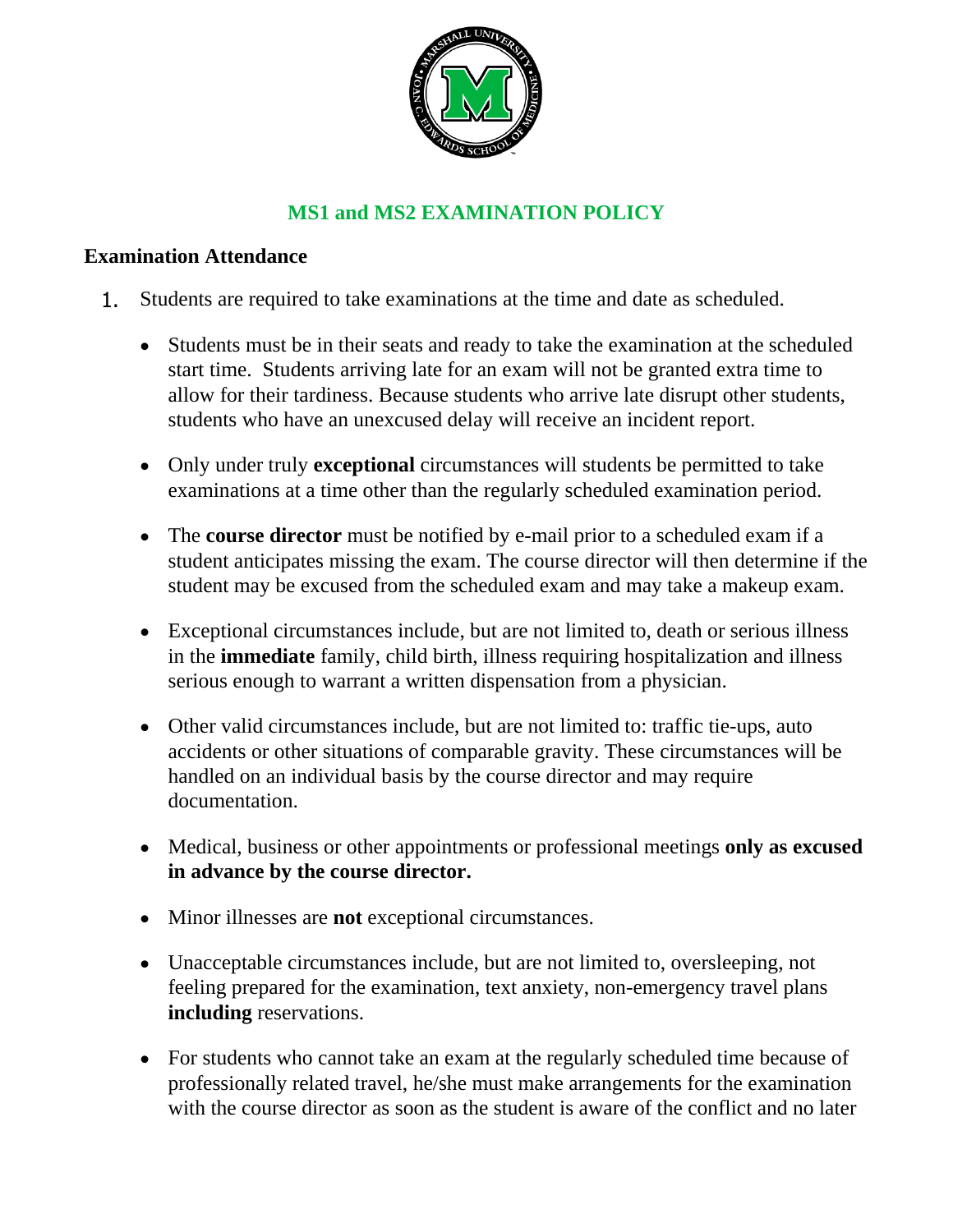than one week prior to the regularly scheduled examination time. Failure to provide adequate notice may result in an unexcused absence.

Reminder: **students who will miss classes for professionally related travel must have prior approval from the Office of Student Affairs and the course director**.

- For students who have been granted an excused absence to miss a scheduled examination, the **make-up examination must be rescheduled and taken within 72 hours of the original date**. Arrangements for the make-up examination will be handled by the course director. Students who know ahead of time that they will miss an exam may be asked to take the exam early.
- The authority to grant or deny a request made in advance for delay in taking a scheduled examination resides with the course director. If a request is denied and the student does not take the scheduled examination, the absence is recorded as "unexcused" and a score of "zero" (0) is recorded for that particular examination.
- If for any reason the makeup exam cannot be reasonably scheduled within 72 hours of the original exam, the course director and the Office of Medical Education (OME) will work with the student to reschedule the exam as soon as possible. **The student will need to provide documentations in support of their appeal to the course director and the OME for such an extended delay (e.g. illness lasting more than three days will require a doctor's note certifying the student's inability to take the test)**.
- 2. Students who have met the requirement for reasonable accommodations for testing purposes will be confirmed by the Office of Student or Academic Affairs.

#### **Examination Security**

- 1. Items students MAY bring to the exam in addition to their electronic device:
	- Pencils or pens
	- Light jackets, sweaters, sweatshirts, etc. without hoods Caps without brims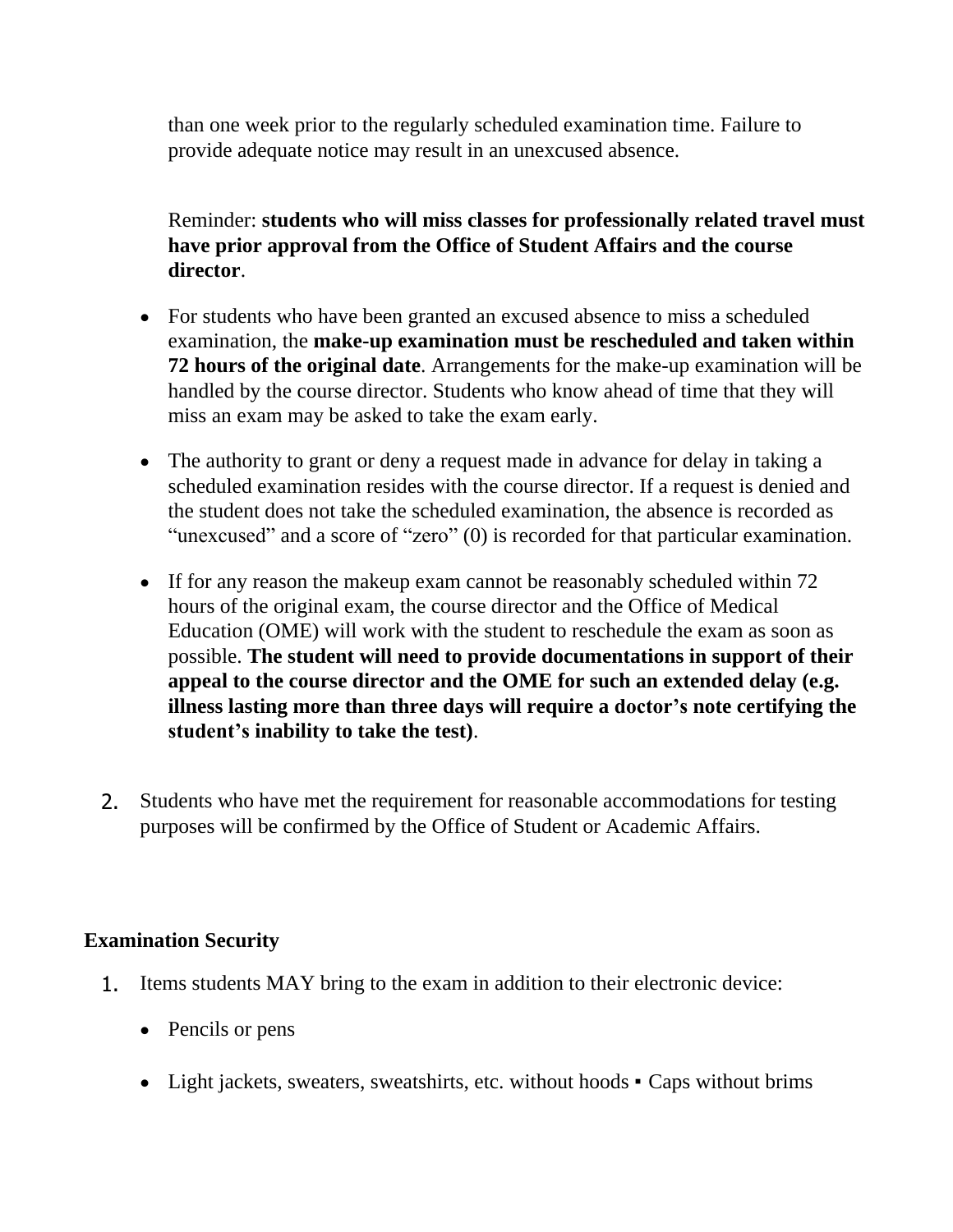- Simple snacks and drinks
- Ear plugs

Students will be given scratch paper for note taking during the exam. Students must sign their name on the scratch paper. All scratch paper must be returned to the proctor at the end of the exam.

- 2. The following items are NOT permitted in the seating area of the exam room unless otherwise instructed:
	- Cell phones
	- Calculators
	- Watches with alarms, internet, computer or memory capability
	- Paging devices
	- Recording/filming devices
	- Radios
	- Other electronic devices such as electronic headphones, Personal Digital Assistants, etc.
	- Reference materials (books, notes, papers)
	- Briefcases or backpacks
	- Hoodies, heavy coats or hats with brims
	- Food that is noisy to consume or open or is overly fragrant Prior to the start of the exam, students will place their cell phones in assigned cubicles at the front of the exam room. Any other prohibited items should be placed in a locker prior to coming to the exam room.
- 3. Students who wish to take a restroom break may do so. When a student leaves, his/her scratch paper and electronic device must remain on the desk in the exam room. The student must show ID before signing out and in with the restroom proctor. Only one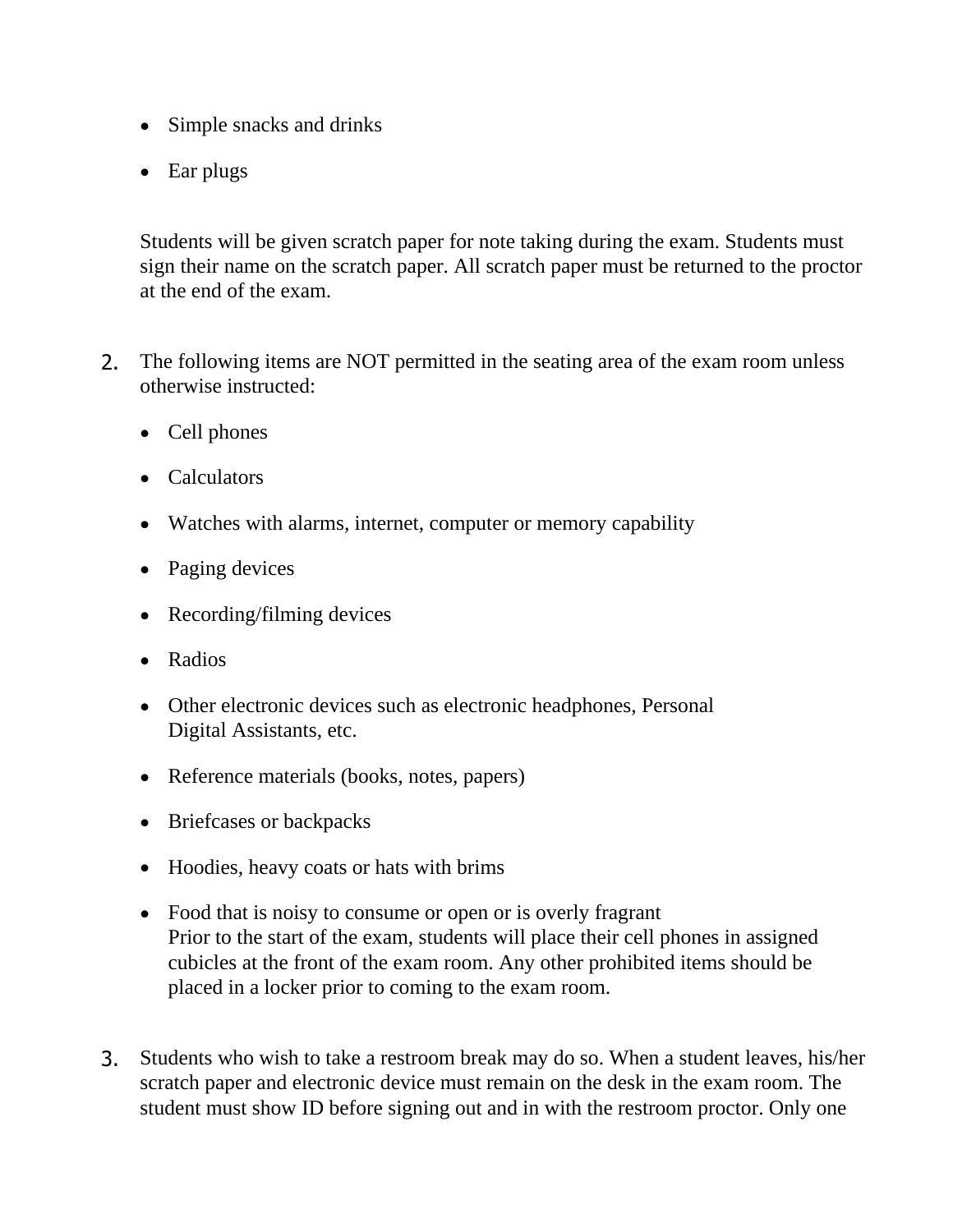student is allowed in each restroom at a time. No additional time will be added to the examination period to compensate for restroom breaks. Students may not leave the classroom to use the restroom during the final 15 minutes of the exam period.

- 4. Students are not permitted to ask questions during an examination. Absolutely no talking or distracting behavior is permitted.
- 5. After completion of the examination, students will refrain from discussing the content of the exam with students who have not completed the test. Any effort to communicate information to other students who have not completed the exam will be considered academic dishonesty and referred to the Academic Affairs and Professionalism committee.
- 6. Other types of examinations (such as National Boards, laboratory, or Clinical Skills) may require students to follow specific procedures and rules in accordance with that examination's stated policy.

## **Delivery of Computer-Based Exams**

## **1. Prior to Exam Day**

- Students must download the Examplify software and make themselves familiar with the login procedure and set up for delivery of the exam. This information will be sent to the students at the beginning of the fall semester and will be reviewed at the mandatory Examplify trial and mock exam. It is the student's responsibility to maintain the most current version of Examplify for their electronic device.
- Students must download the examination prior to exam day. The course director will notify the students via e-mail when the examination is available for download. Students who have difficulty downloading the exam should arrive 20 minutes early to the exam location on exam day to have adequate time to download the exam prior to the starting time.
- **2. On Exam Day**
	- **• Students must bring to the exam a fully charged laptop or iPad with the Examplify software loaded and a charger for the device. The electronic**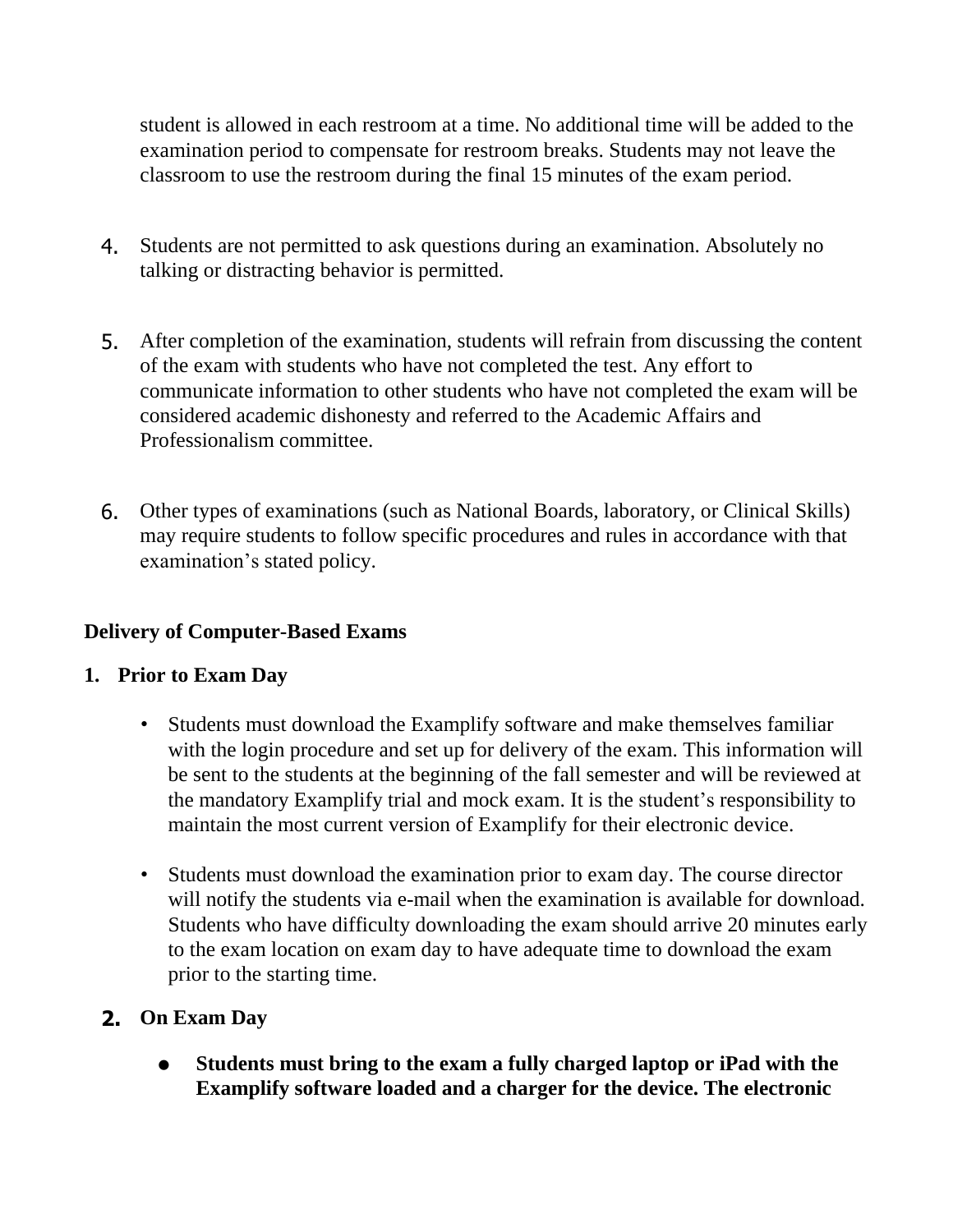**device must have enough free memory space for the exam. Students may bring a mouse, if desired.**

- **• The proctor will give the password to the students to start the exam.**
- **• MS1 students will be allotted 1.5 minutes per question for both computerbased and laboratory practical exams. During the laboratory practical, students will have 70 seconds at each station. When all stations have been completed, students may return to stations they wish to review for the remainder of the exam session. The total time for the lab practical exam session will be equivalent to 1.5 minutes per question.**
- **• MS2 students will be allotted 1.5 minutes/question.**
- **• Students who encounter technical difficulties with the software or their computer should notify a proctor for assistance.**
- **3. At the End of the Exam**
	- **• Students must follow on-screen instructions for uploading their answers to ExamSoft. Students should pay attention to on-screen warnings that they will be unable to return to the exam once the answers are submitted.**
	- **• When ready, students should upload their answers and wait for the green confirmation screen to appear before leaving their seat. When the green screen has appeared, students should go to the proctor's table in the hallway. Students must show the green screen (confirmation that their answers have been uploaded to ExamSoft) to a proctor, turn in scratch paper and normal values sheet and sign out on a paper exam log. Note: If a device is powered down prior to completion of the upload, the answers will not upload until the device is powered up again.**
	- **• Students will be able to access a report of their performance on the ExamSoft Exam Taker portal once the results are released by the course director. Course directors will notify students by email when the results**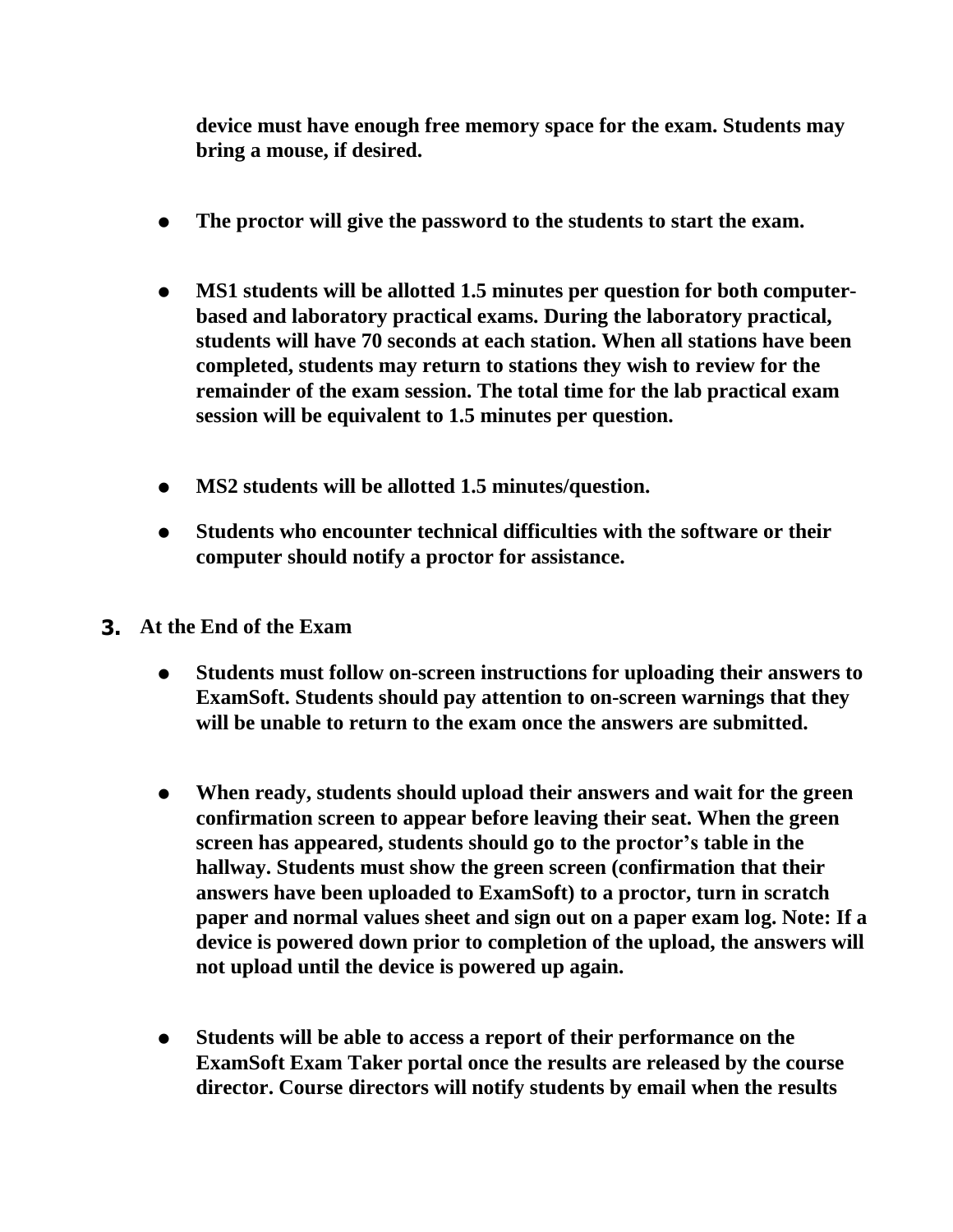#### **are available.**

#### **Examination Review and Assessment-Item Appeal**

Students are given the opportunity to review their examinations at scheduled Exam Review Sessions. Students will be able to review their exams only during the scheduled Exam Review Sessions.

The time of the exam review will be determined by the course director and posted on the curriculum calendar.

Students will be able to access a report of their performance on the ExamSoft ExamTaker portal once the results are released by the course director.

## **Procedures:**

- 1. For security purposes, during the exam, questions are presented in a random order and answers are also presented in a random order. For this reason, the grade reports distributed to the students after taking the exam will correspond to a "master" exam rather than to the order in which the student may have seen the questions or the answers while taking the exam. Prior to the exam review each student will receive a grade report which shows the answer key and their answers to the exam questions along with other pertinent statistical information about the exam results.
- 2. Students will sign in upon entering the exam review room.
- 3. Only the following items will be permitted in the exam review room:
	- Electronic device on which the student will be doing the review, which must be the same device on which the student took the exam.
	- Pencil or pen
	- No other electronic devices, backpacks, books, papers or other notes will be permitted in the exam room during the initial review period (first 45 minutes).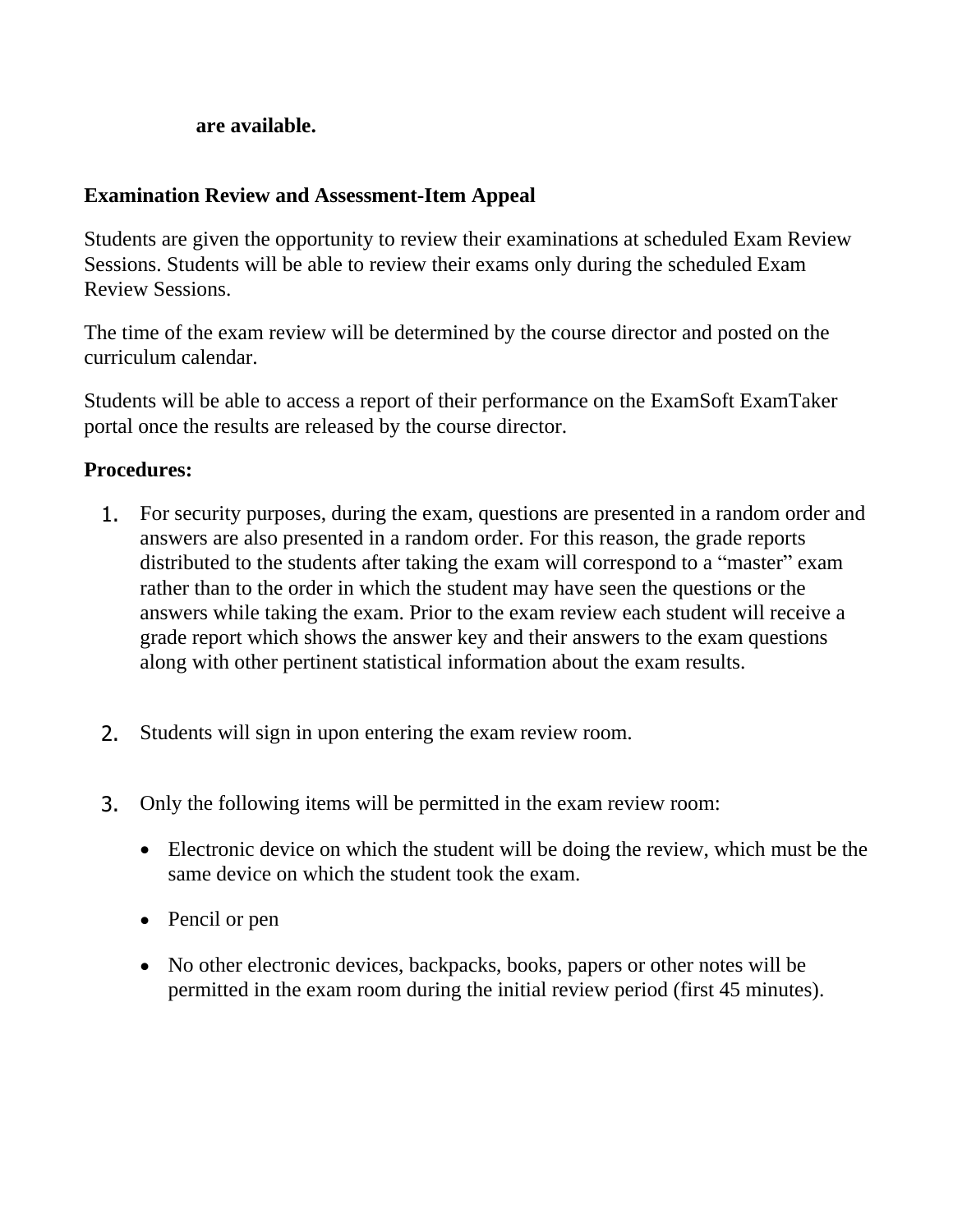- 4. Assessment-item appeal form will be provided and must be returned to the proctor at the end of the review session.
- 5. Students may not leave the room during the review period unless they are done with their review and do not plan to appeal an assessment-item.
- 6. At the end of the appeal period, or when they have completed the review and leave without making an appeal, students will sign out of the exam review and demonstrate to a proctor that they have logged out of the review on ExamSoft.

## **Review period:**

- 1. Only students who are present at the exam review are allowed to appeal questions.
- 2. Students will login into Examplify and use the exam password and review password provided by the proctor to access the exam review.
- 3. Students will have 45 minutes to review the exam questions and answers and identify any questions they wish to appeal. After the 45-minute review period, students must logout of the exam review on Examplify and demonstrate to the proctor that they have completely exited the exam review.
- 4. Students may access hardcopy or electronic notes or other resources only during the appeal period, after they have demonstrated that they have logged out of the exam review.
- 5. No appeals will be accepted once the appeal period is complete.
- 6. Students who take the exam outside of the scheduled timeframe are allowed to review the exam but are not allowed to appeal exam questions.

For more information on the appeal process please refer to the "**Pre-Clinical Curriculum Exam Review and Assessment Item Appeal Process**" policy.